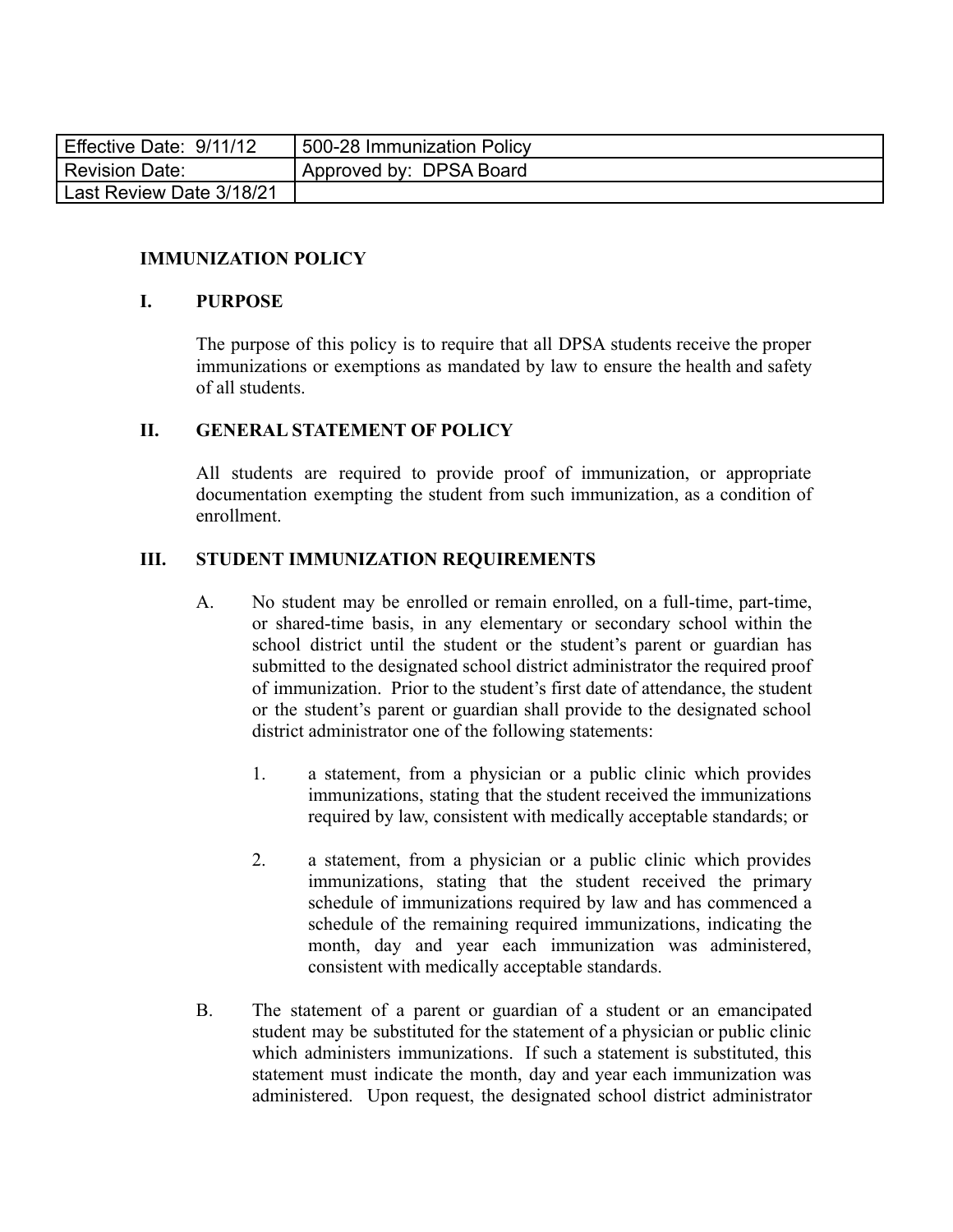will provide information to the parent or guardian of a student or an emancipated student of the dosages required for each vaccine according to the age of the student.

- C. When there is evidence of the presence of a communicable disease, or when required by any state or federal agency and/or state or federal law, students and/or their parents or guardians may be required to submit such other health care data as is necessary to ensure that the student has received any necessary immunizations and/or is free of any communicable diseases. No student may be enrolled or remain enrolled in any elementary or secondary school within the school district until the student or the student's parent or guardian has submitted the required data.
- D. The school district may allow a student transferring into a school a maximum of 30 days to submit a statement specified in Section III.A. or III.B., above, or Section IV., below. Students who do not provide the appropriate proof of immunization or the required documentation related to an applicable exemption of the student from the required immunization within the specified time frames shall be excluded from school until such time as the appropriate proof of immunizations or exemption documentation has been provided.

## **IV. EXEMPTIONS FROM IMMUNIZATION REQUIREMENTS**

Students will be exempt from the foregoing immunization requirements under the following circumstances:

- A. The parent or guardian of a minor student or an emancipated student submits a physician's signed statement stating that the immunization of the student is contraindicated for medical reasons or that laboratory confirmation of the presence of adequate immunity exists; or
- B. The parent or guardian of a minor student or an emancipated student submits his or her notarized statement stating the student has not been immunized because of the conscientiously held beliefs of the parent, guardian or student.

## **V. NOTICE OF IMMUNIZATION REQUIREMENTS**

- A. The school district will develop and implement a procedure to:
	- 1. notify parents and students of the immunization requirements and the consequences for failure to provide the required documentation;